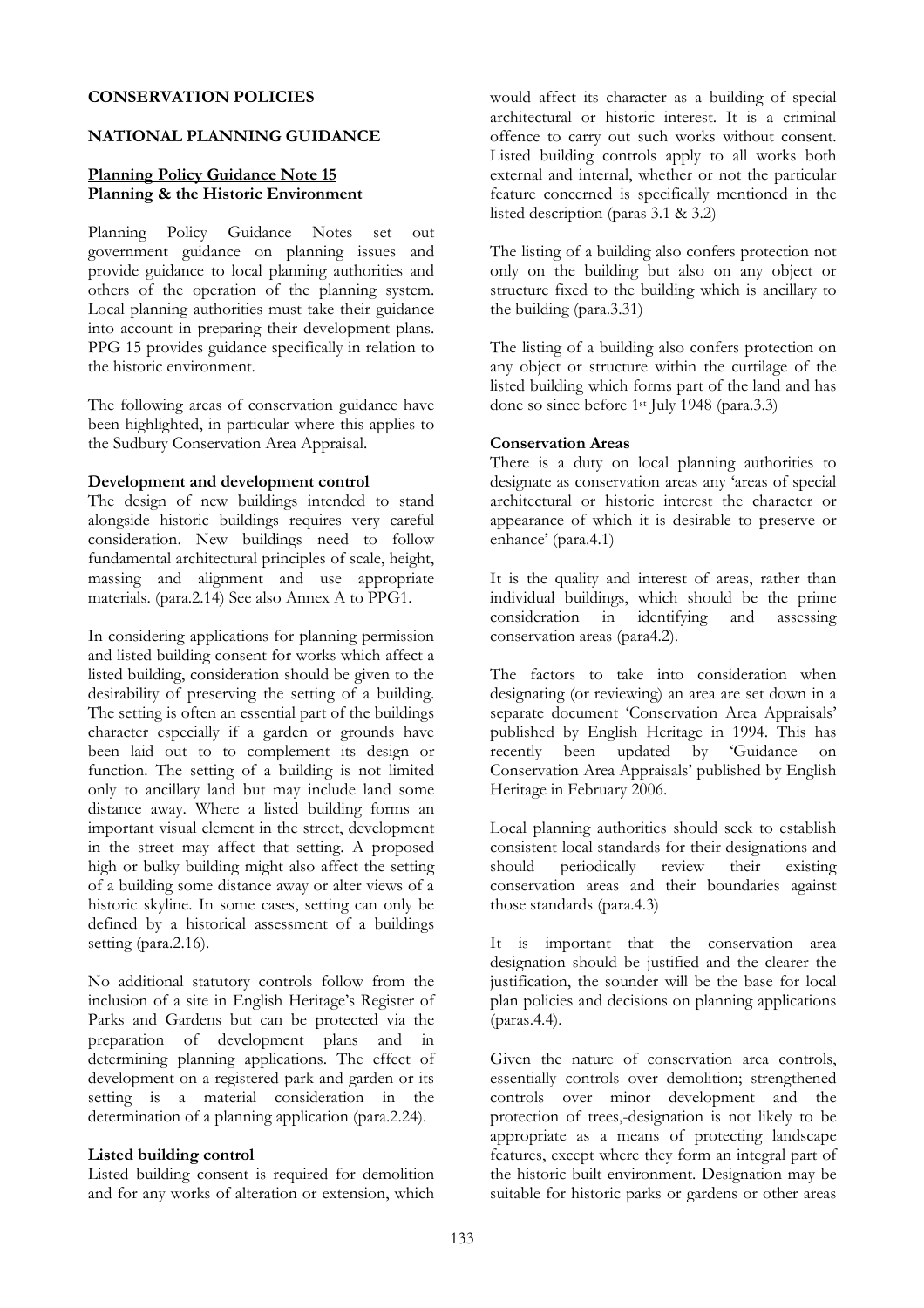of historic landscape containing structures which contribute to their special interest and fall within the categories subject to conservation area controls (para4.6)

Consultation with local residents, businesses and other local interests over both the identification of areas and the definition of their boundaries prior to designation is not a statutory requirement but is nevertheless highly desirable. The greater public support for an area, the less additional statutory controls are likely to be required (para.4.7).

Proposals need to be formulated and published for the preservation and enhancement of conservation areas and policies will need to be developed which clearly identify what it is about the character and appearance of the area which needs to be preserved or enhanced and set out the means by which that objective is to be pursued (para4.9).

There should be consultation with the appropriate bodies e.g. local residents, amenity societies, public utilities, chamber of commerce and highway authority etc. on any proposals for enhancement and preservation of the conservation area (para.4.10).

Local authorities are advised to set up advisory committees or committees to assist in formulating policy for its conservation areas and to advise on planning applications. The committees should involve bodies such as the local Civic Societies, Chambers of Commerce, nominees from the statutory amenity societies and local people. (para.4.13)

In considering planning applications the local planning authority should give special attention to the desirability of preserving or enhancing the character and/or appearance of the conservation area. This obligation should extend to applications adjacent to the conservation area which could affect its character or setting or views into and out of the area (para.4.14).

Vacant sites or redevelopment of buildings which make no real contribution to the character of the Conservation Area, or indeed, detract from it, should be a stimulus to imaginative high quality design. There is no need to directly imitate earlier styles but any proposed development should respect the context of the site, so that it becomes part of the well-established character and appearance of the conservation area as a whole (para. 4.17).

In addition to adopted local plan policies, the preparation of design briefs for individually important 'opportunity' sites will be useful. Special regard should be had to scale, height, form, massing, the traditional frontage pattern, vertical or horizontal emphasis, detailed design and the nature and quality of materials (para 4.18).

In terms of demolition, the presumption should be in favour of retaining buildings which make a positive contribution to the character or appearance of the conservation area. Proposals to demolish buildings which make a positive contribution are assessed against the same broad criteria as proposals to demolish listed buildings (para4.27)

Trees are valued features within the town and countryside and make an important contribution to the character of the local environment. Local planning authorities can make adequate provision for the preservation and planting of trees when granting planning permission for the development of land, by a combination of planning conditions and Tree Preservation Orders (TPO) (para.4.38).

Where a tree is subject to a TPO, the local authority's consent must be obtained before it can be cut down, topped or lopped. Where a tree in a conservation area is not subject to a TPO, six weeks written notice must be given to the local authority where cutting down, topping or lopping is proposed. This enables the local authority time to consider making a TPO (para.4.39).

Given the visual and physical impact of roads and other highway infrastructure on the character of the<br>Conservation Area. early consultation is Conservation Area, early consultation is recommended between the Planning Authority and the Highway Authority. The overall aim should be to minimise the impact of highway infrastructure on the various elements of the historic environment. (para.s 5.1 to 5.7)

### Floorscape and street furniture

Traditional stone surfaces to roads and pavements make a vital contribution to the appearance of the conservation area and should be retained wherever possible or re-introduced where there is historical evidence to support their use (para.5.13). English Heritage has produced a guidance note 'Street Improvements in Historic Areas' published 1993.

Street furniture of historic or architectural interest, such as pillar-boxes, railings, clocks etc which add to the local distinctiveness of an area should be preserved or reinstated where appropriate.

Careful consideration should be given to the impact of road signing and street lighting should be undertaken so as to achieve appropriate materials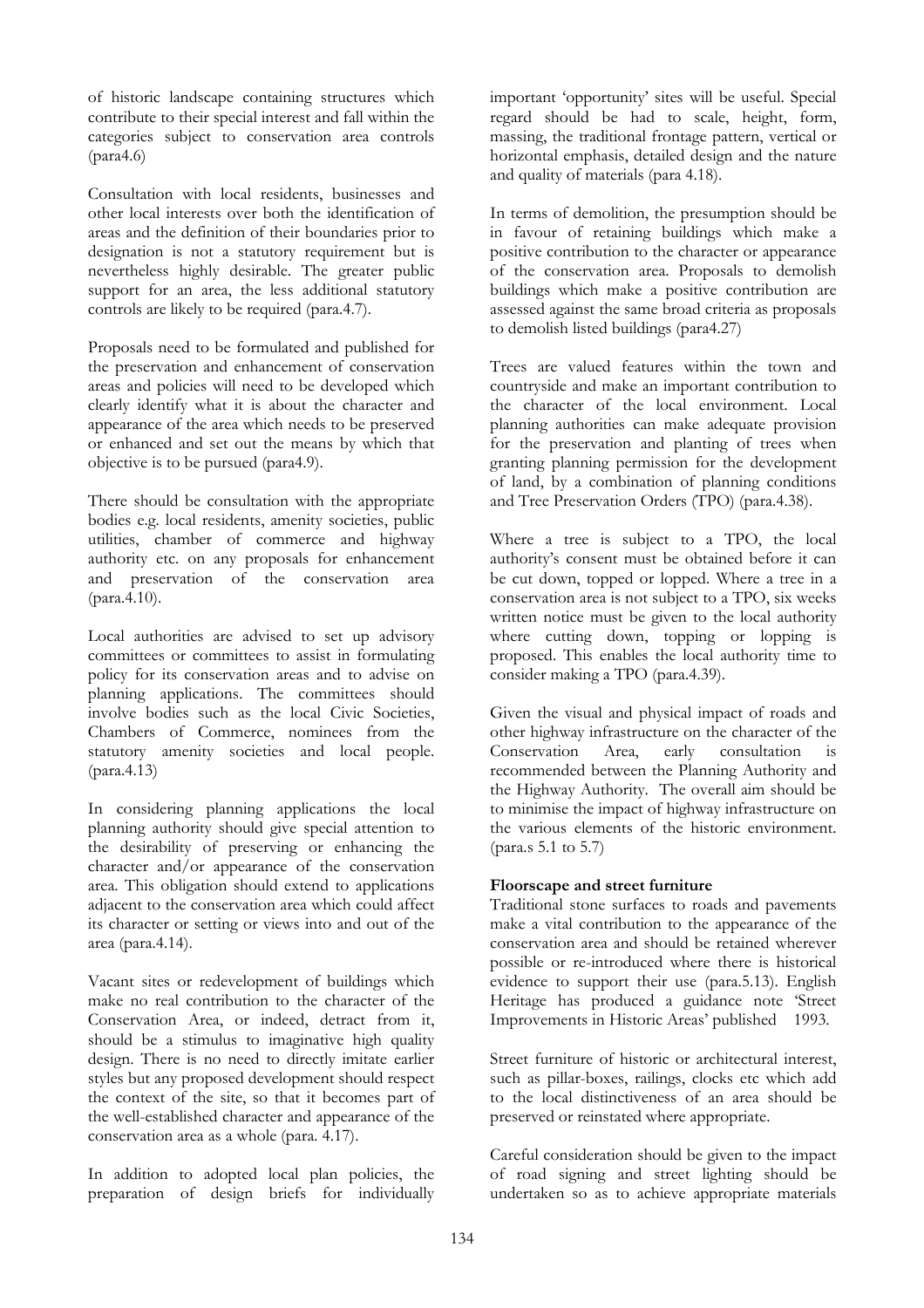and location, with the aim of avoiding visual clutter (para.5.16 & 5.17).

#### Identifying & recording the historic environment

The Register of Historic Parks and Gardens of Special Historic Interest in England is maintained by English Heritage. Sites of exceptional historic interest are assessed as Grade I, those of great historic interest as Grade II\* and those of special historic interest as Grade II. The grading of these sites is independent of the grading of any listed building which falls within the area (para.6.38).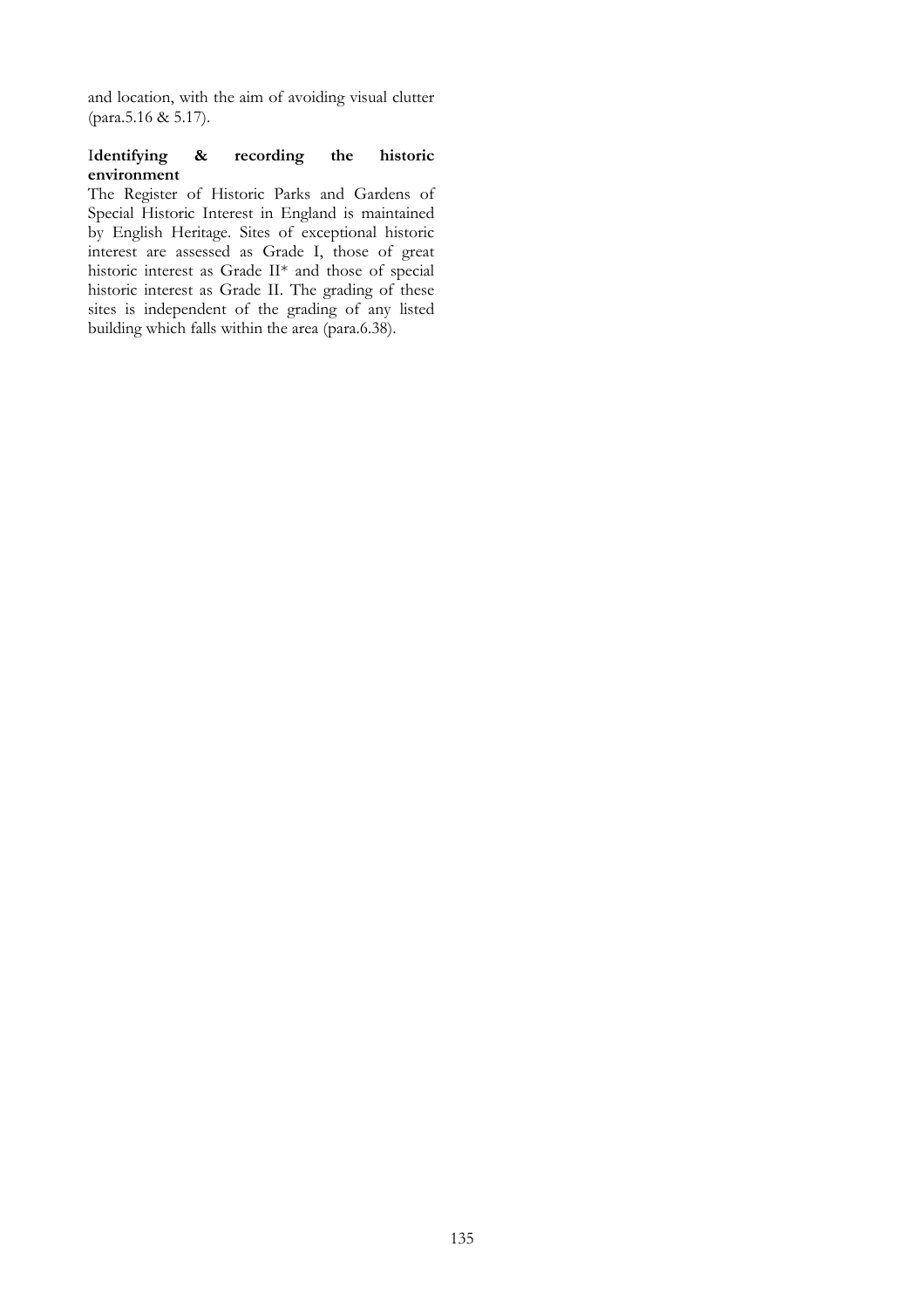### REGIONAL PLANNING GUIDANCE

# Regional Spatial Strategy for the East Midlands (RSS 8)

The East Midlands Region covers the counties of Derbyshire, Lincolnshire, Northamptonshire and Nottinghamshire and includes the unitary authorities of Derby, Leicester, Nottingham and Rutland. It also represents the spatial element of the East Midlands Integrated Regional Strategy. The Draft Regional Plan (RSS8) provides a broad development strategy for the East Midlands up to 2026.

The main role of the RSS is to provide a strategy within which the local authorities' planning documents and local transport plans can be prepared. It is to be used in conjunction with the Development Plans (DP) and future Local Development Frameworks (LDF) and other strategies prepared by local authorities, as well as for use by other partnership and outside bodies. It identifies the scale and distribution of provision for new housing and priorities for the environment, transport, infrastructure, economic development, agriculture, energy, minerals and waste treatment and disposal.

RSS8 is divided into three main sections :-

- Core Strategy
- Spatial strategy
- Topic Based Priorities

In relation to the natural and built environment, the Strategy aims for a rich, diverse and attractive natural and built environment and cultural heritage and to enhance local distinctiveness.

Its policies relevant to this Appraisal are:-

### Promote better design (policy 4)

The layout, design, construction of new development should be constantly improved by:

- The use of design led approaches which take account of local natural and historic character
- Design and construction that minimizes energy uses, uses sensitive lighting, improves water efficiency, reduces waste and pollution, incorporates renewable energy technologies and sustainably sourced materials wherever possible and considers building orientation at the start of the design process.
- Ensuring that all new development is compliant with a BREEAM building assessment rating of at least 'very good' and that all new housing is capable of being adapted to meet the needs of older people in line with 'lifetime homes' standards
- Ensuring that all urban extensions that require Environmental Impact Assessment are operationally 'carbon neutral'.
- Architectural design which is functional, yet which respects the beneficial aspects of local natural and built character.
- Increased densities for new housing in line with national guidance
- Locating and designing access from new development to local facilities on foot, by cycle, or by public transport.
- Highway and parking design that improves both safety and the quality of public space
- Design which helps to reduce crime and the fear of crime, supports community safety, promotes vitality, maintains amenity and privacy and benefits the quality of life of local people; and
- Approaches to design, layout and construction which take account of the need to develop 'green infrastructure' networks and provides for the enhancement of biodiversity and landscape quality.

### Development outside the Peak District National Park (policy 10)

Development in the Peak District towns outside the National Park should aim to meet local needs whilst reducing past levels of in-migration, discouraging additional commuting to, and supporting the regeneration of, the nearby conurbations. The emphasis should be on:-

- retaining and generating local employment in particular, policies should make provision for the growth of indigenous firms and attracting inward investment to support their own population and the population of the surrounding hinterland and
- restraining new housing development except where the local need for modest growth is identified.

Care must be taken that all new development respects and enhances the high quality environment of the area, notably the built heritage, particularly in Buxton, Ashbourne and Wirksworth and the setting of the National park, the Derwent Valley Mills World Heritage Site and the areas of high landscape and nature conservation value.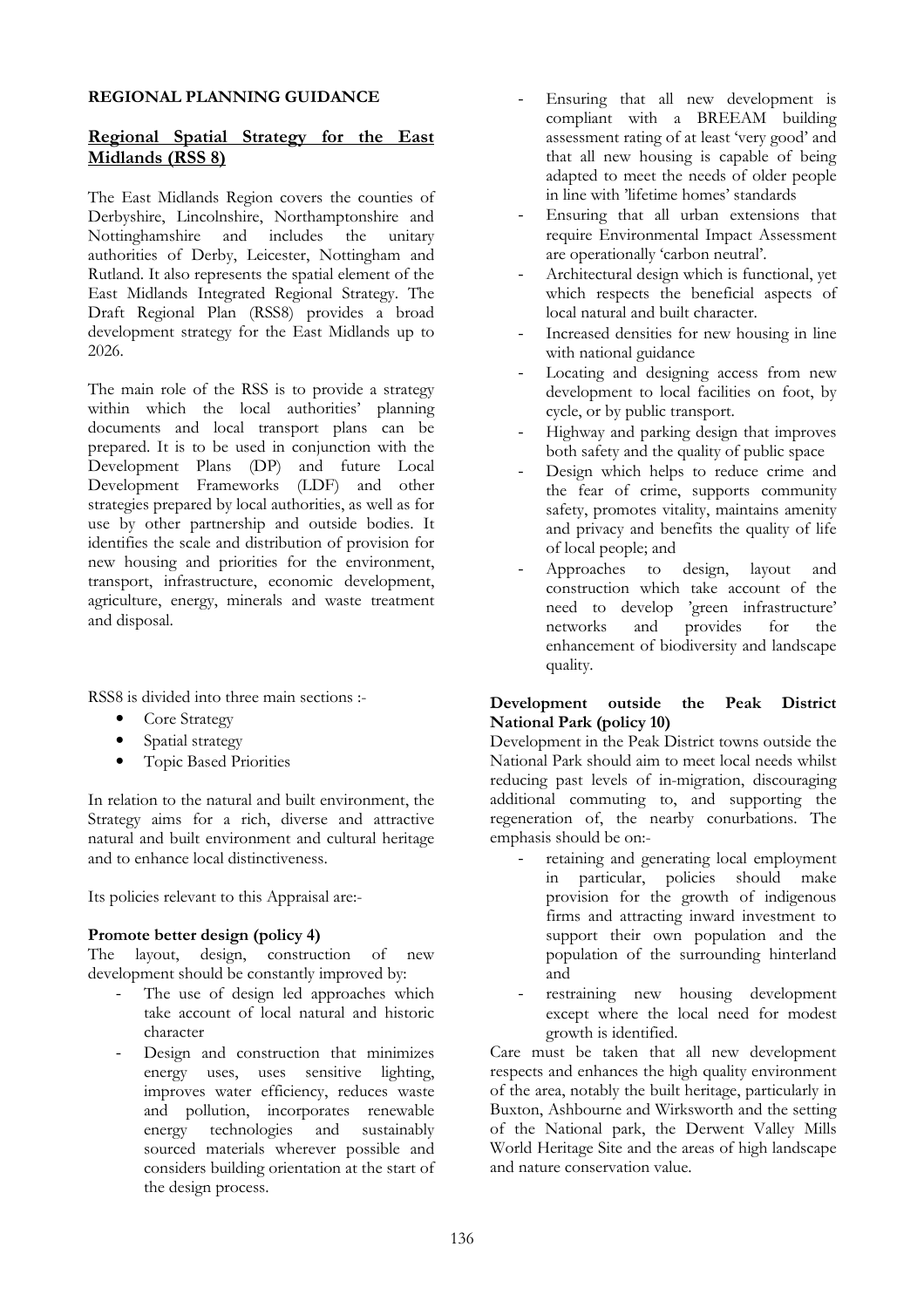## Managing Tourism and Visitors in the Peak Sub Area (policy 11).

Local authorities and other relevant public bodies should seek to manage tourism and visitor pressures in accordance with the principles of sustainable development, respecting National park purposes and priorities.

Local authorities and other relevant public bodies in areas adjacent to the National park should consider whether there is potential for further tourism development that could ease pressures on the Park itself.

### Regional priorities for town centres and retail development (policy 21)

Policy 21 seeks for Local Planning Authorities, emda and the Sub-regional Partnerships to work together to promote vitality and viability of existing town centers including those in rural towns. Where centres are under performing action should be taken to promote investment through design led initiatives and the development and implementation of town centre strategies.

# Regional policies for Tourism (policy 24)

Local authorities, emda, sub-Regional Strategic Partnerships and other relevant public bodies should seek to identify areas of potential for tourism growth which maximize economic benefit whilst minimizing adverse impact on the environment and local amenity. Measures should include:

- Provision for additional tourist facilities including accommodation close to popular destinations that have adequate environmental and infrastructure capacity;
- improvements in the quality of the existing facilities and services; and
- improvements to accessibility by public transport and other non-car users.

## Protect and enhance the Region's natural and cultural assets (policy 26)

Sustainable development should ensure the protection, appropriate management and protection, appropriate management and enhancement of the Regions natural and cultural heritage. As a result the following principles should be applied :-

- The Region's internationally and nationally designated natural and historic assets should receive the highest level of protection
- Damage to EU designated Natura 2000 sites will not be permitted
- Damage to other natural or cultural assets should be avoided wherever and as far as possible, recognizing that such assets are usually irreplaceable
- Unavoidable damage must be minimized and clearly justified by a need for development in that location which outweighs the damage that would result;
- Unavoidable damage which cannot be mitigated should be compensated for, preferably in a relevant local context and where possible in ways which also<br>contribute to social and economic to social and economic objectives
- Overall there should be a net increase in the quality and active management of natural and historic assets across the Region in ways that promote adaptation to climate change and an increase in the net quality of environmental assets generally and
- The Regions best and most versatile agricultural land should be protected from permanent loss or damage.

# Priorities for management and enhancement of the Region's landscape (policy 30)

Policy 30 seeks to:

- Promote the highest level of landscape character protection for the regions nationally designated landscape
- The establishment of criteria based policies in the Local Development Frameworks to ensure that development proposals respect intrinsic landscape character in rural and urban fringe areas; and
- The identification in the LDFs of landscape and biodiversity protection and enhancement objectives through the integration of Landscape Character assessments with historic and ecological assessments.

It recommends that local planning authorities should prepare comprehensive Landscape Character Assessments to inform the preparation of Local Development Frameworks. [These can also be used to develop Supplementary Planning Documents].

# Regional priorities for the historic environment (policy 31)

The historic environment should be understood, conserved and enhanced, in recognition of its own intrinsic value and its contribution to the Region's quality of life.

Across the Region, particularly in areas where growth or regeneration is a priority, development should promote sensitive change of the historic environment.

To achieve this Local planning Authorities should:-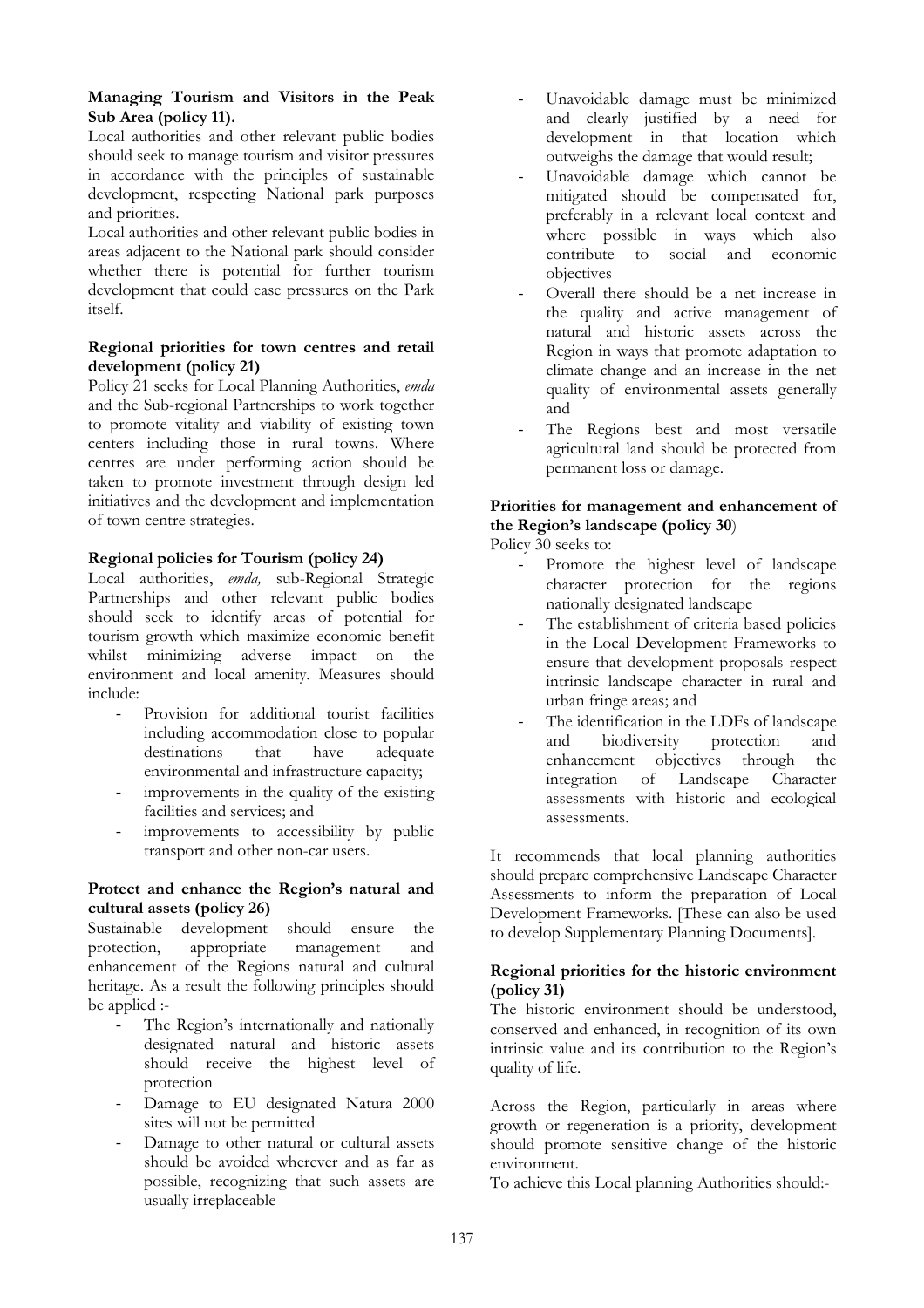- Identifying and assess the significance of specific historic assets (including their settings)
- Use characterization to understand their contribution to the landscape or townscape in areas of change
- Encourage the refurbishment and reuse of disused or under-used buildings of some architectural or historic merit and incorporating them sensitively into regeneration schemes.
- Promote the use of local building materials
- Recognize the opportunities for enhancing existing tourism attractions and for developing the potential of other areas and sites of historic interest as part of Green Infrastructure.

## Derby & Derbyshire Joint Structure Plan (1991 - 2011)

The Structure Plan is to be replaced in due course by RSS8. At present the Structure Plan has three main functions:-

- To provide a strategic policy framework for planning and development control by setting out the policies and general proposals for land-use within the area.
- To ensure that provision for development is realistic and consistent with national and regional policy as expressed in Regional Guidance and Planning Policy Guidance notes (PPGs).
- To provide a framework for local plans

Only certain policies within the Structure Plan are currently 'saved'. These do not include any policies relevant to this document.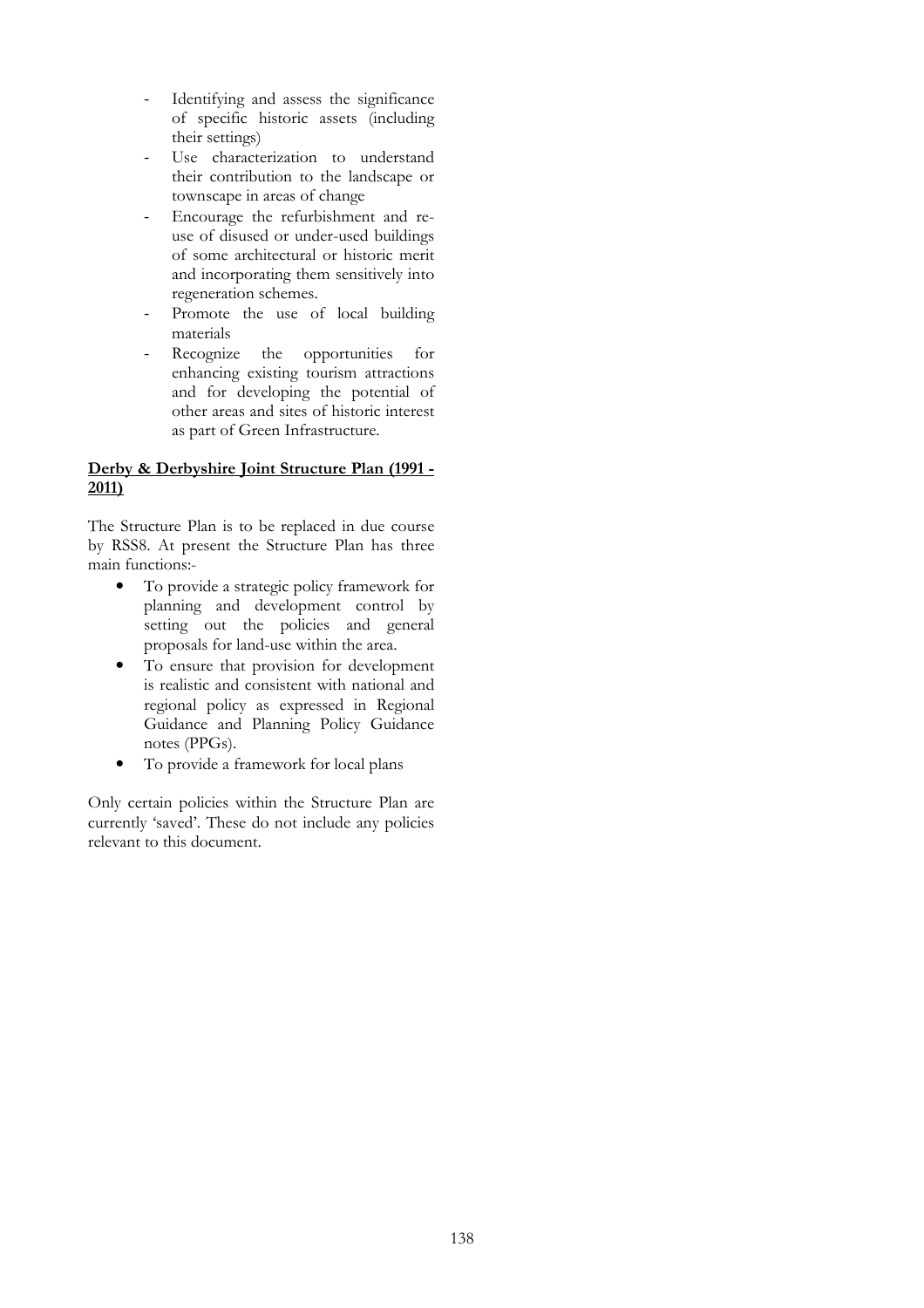#### LOCAL PLANNING GUIDANCE

## Derbyshire Dales Local Plan (Adopted November 2005)

 The adopted Local Plan reinforces the view that the quality of the environment, natural and manmade, is an asset to be conserved. It realizes that this can be viewed as a major constraint to development, but that it also offers great opportunities for development to be conceived in harmony with it. Positive conservation policies coupled with a development strategy are needed, so that aims to meet real needs and encourage sustainable realistic developments in conjunction with the environment, are achieved.

The policies below can be found within the Natural, Historic and Built Environment section. The most relevant to this Appraisal are noted below.

#### Policy NBE2

#### Sites of National Importance for Nature **Conservation**

Planning permission for development within or likely to have a direct or indirect adverse impact upon a National Nature Reserve or Site of Special Scientific Interest will only be granted if it cannot be accommodated elsewhere and there are overwhelming benefits resulting from development which would outweigh any harm caused to their national nature conservation value.

Where necessary the Council will impose conditions or seek to negotiate a Section 106 Obligation to secure appropriate mitigation and / or secure appropriate mitigation and / or compensatory measures to protect and enhance the nature conservation interests of the site.

#### Policy NBE3.

#### Other Sites Of Importance For Nature Conservation

Planning permission for development within or likely to have a direct or indirect adverse impact upon any other site important for nature conservation including Derbyshire Wildlife Sites, Regionally Important Geological Sites or Local Nature Reserves will only be granted if it can be clearly demonstrated that there are benefits resulting from the development which would outweigh the harm caused to the nature conservation value of the site. Where necessary the Council will impose conditions or seek to negotiate a Section 106 Obligation to secure appropriate mitigation and/or compensatory measures to protect and enhance the nature conservation interests of the site.

#### Policy NBE4

#### Protecting Features or Areas of Importance to Wild Flora and Fauna

Planning permission for development within, or likely to have an adverse impact upon the integrity or continuity of areas or features of importance to wild flora and fauna, will not be granted unless it can be clearly demonstrated that there are benefits resulting from development which would outweigh the importance of the feature to wild flora and fauna.

Where appropriate the Council will impose conditions or seek to negotiate a Section 106 Obligation to secure appropriate long term management, mitigation and  $\overline{\smash{)}\,}$  or compensatory measures to protect and enhance the importance of the area or feature to wild flora and fauna

# Policy NBE6

#### Trees And Woodlands

Planning permission will only be granted for development likely to have a direct or indirect adverse impact upon trees and woodlands if it can be demonstrated that the justification for the development outweighs their importance for the nature conservation or amenity value. Where any trees are lost as part of a development proposal the Council will impose conditions or seek to negotiate a Section 106 Obligation to replace those that are lost on the basis of three replacements for each one lost.

### Policy NBE7

#### Features Important in the Landscape

Planning permission will only be granted for development likely to have an adverse impact upon landscape features such as hedgerows, walls, streams and ponds, where it can be demonstrated that the justification for the development outweighs their importance to the character and appearance of the immediate and wider landscape. In appropriate circumstances the Council will impose conditions or seek to negotiate a S106 Obligation to safeguard the long-term protection and management of such features.

#### Policy NBE8

#### Landscape Character

Planning permission will only be granted for development that protects or enhances the character, appearance and local distinctiveness of the landscape.

### Policy NBE16

#### Development Affecting A Listed Building

Planning permission for development will only be granted where it does not have an adverse impact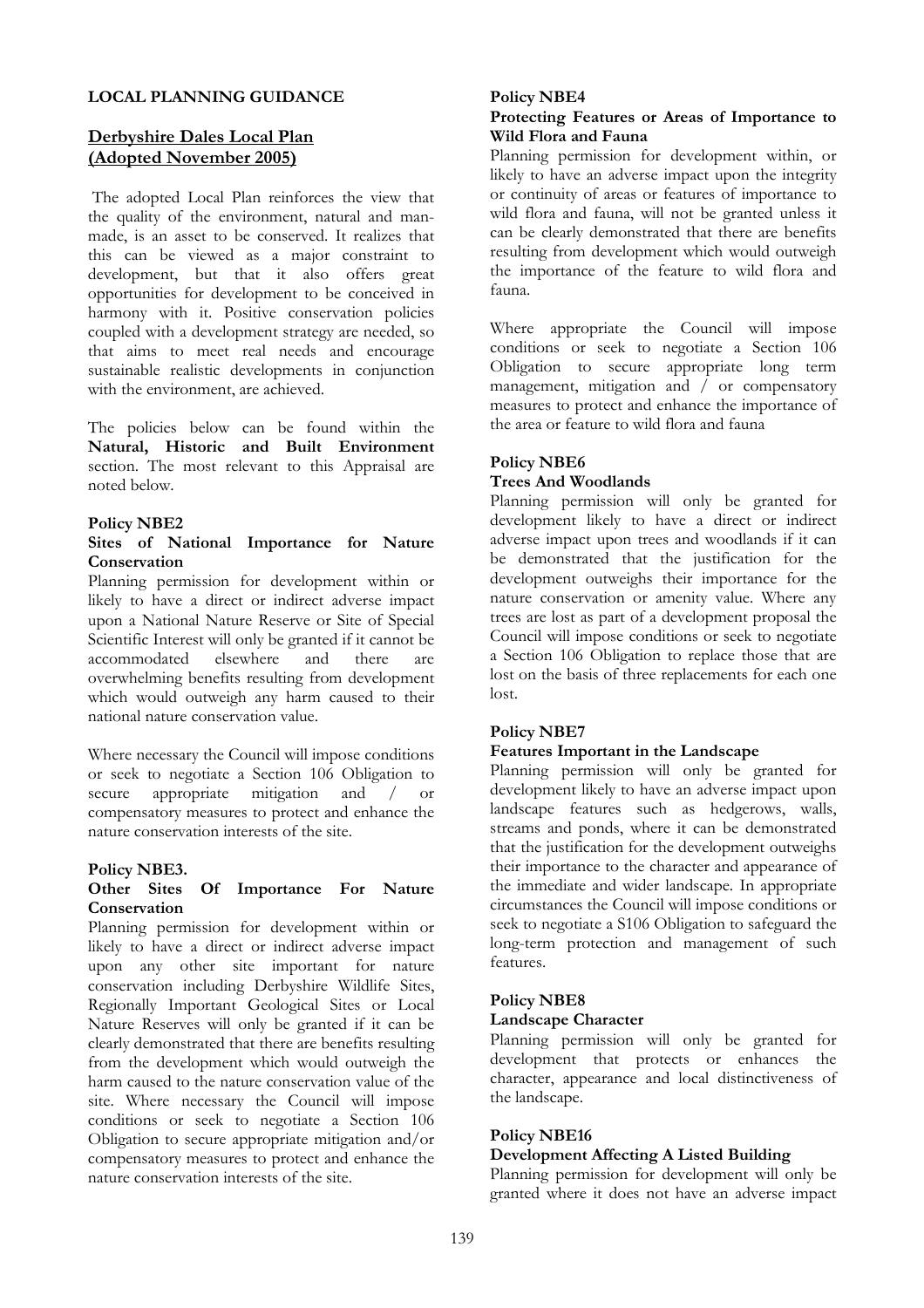upon the special character or setting of a listed building.

## Policy NBE17

### Alterations And Extensions To A Listed Building

Planning permission for development involving alterations or extensions to listed buildings will only be granted where;

- (a) the historic form of the building is retained and;
- (b) any architectural or historically important elements of the building, are retained in largely unaltered form; and
- (c) the proposed design, materials, scale and detailing does not have an adverse impact the character and appearance of the listed building

## Policy NBE18

### Conversion And Changes Of Use Of A Listed Building

Planning permission for the conversion and/or change of use of a listed building will be granted provided that;

- (a) the original use is no longer appropriate or viable and;
- (b) if the proposed use is not the original use, it is appropriate to the status of the listed building
- (c) the proposal will protect the listed building and its setting

### Policy NBE19

### Demolition Of Listed Buildings

Planning permission for development involving the demolition of a listed building will only be granted where;

- (a) the building is wholly beyond economic repair and:
- (b) it can be demonstrated that every possible effort has been made to continue its current use or find a compatible alternative use that would allow for the retention of the listed building and;
- (c) the application is accompanied by a redevelopment scheme for the site, the merits of which would outweigh the loss of the listed building.

The Council will impose conditions or seek to enter into a Section 106 Obligation to ensure the implementation of the redevelopment scheme at the earliest possible opportunity following demolition of the listed building.

## Policy NBE21

### Development Affecting A Conservation Area

Planning permission for development proposals within or adjacent to a conservation area will be granted provided that they preserve or enhance the character or appearance of the area.

## Policy NBE22

#### Shop Fronts in Conservation Areas

Planning permission for the replacement of a shop front within a Conservation Area will only be granted where:-

- (a) the existing shop front has little or no architectural and / or historic value or does not make a contribution of the Conservation Area ; or
- (b) it can be demonstrated that a shop front or architectural and / or historic value or that makes a contribution to the character of the Conservation Area is wholly beyond repair and restoration; and
- (c) the design and appearance of the new shop front preserves or enhances the character or appearance of the Conservation Area.

## Policy NBE24

### Archaeological Sites And Heritage Features

Planning permission will not be granted for development likely to disturb or have an adverse impact upon Scheduled Ancient Monuments or other nationally important archaeological remains or their setting

Planning permission for development likely to disturb or have an adverse impact upon other important archaeological or heritage features, or their setting will only be granted where it can be demonstrated that;

- (a) the feature can be preserved in-situ, or;
- (b) where in-situ preservation is not feasible mitigation measures can be put in place that minimises any adverse impact upon the feature and its setting.

Where appropriate the Council will impose conditions or seek to negotiate a Section 106 Obligation to ensure appropriate investigation and recording, before and during development.

### Policy NBE26

## Landscape Design In Association With New Development

In determining applications for planning permission the Council will consider whether there is a need for the submission, implementation and maintenance of a scheme of landscaping to ensure that the proposed development would integrate with or enhance its surroundings. Where this is considered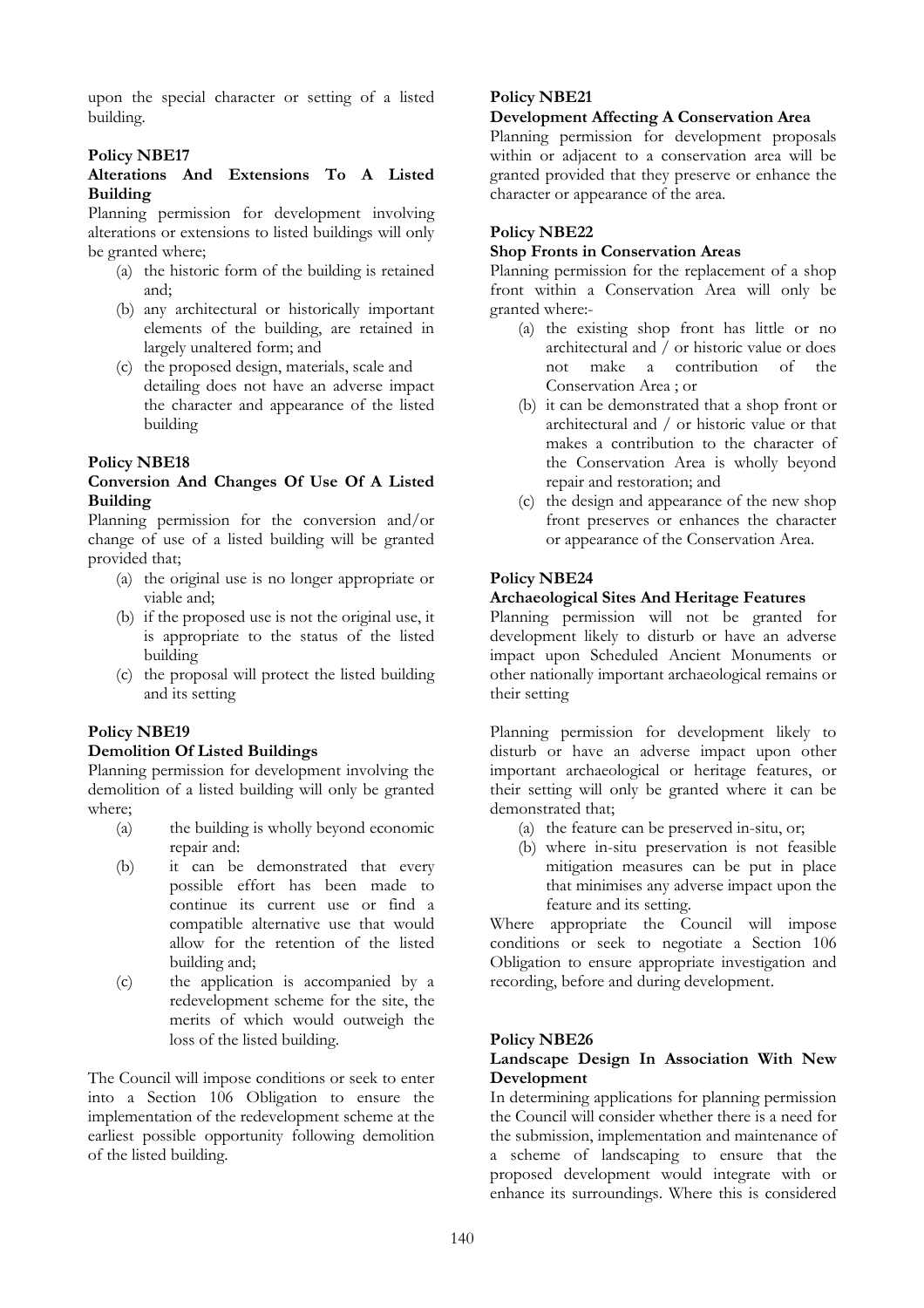to be necessary appropriate conditions will be imposed on any planning permission.

Other policies in the Derbyshire Dales Adopted Local Plan will be relevant to Matlock Bank, although they are not all recorded here, where the emphasis is on the built and natural environment of the Conservation Area. Other relevant policies include:-

#### Strategic Framework policies

- SF1 Development within Settlement Framework Boundaries
- SF2 Protection of Important Open Spaces
- SF5 Design and Appearance of Development

#### Housing policies

- H1 New Housing Development within Settlement Framework Boundaries
- H2 Extensions to Dwellings
- H9 Design and Appearance of New Housing.
- H10 Affordable Housing Within the Settlement Frameworks of Market Towns

#### Economic & Development Policies

- EDT1 Land for General Industrial and Business Development
- EDT2 Existing Strategic Employment Land and Business premises
- EDT3 Redevelopment of Land at Clifton Road, Ashbourne
- EDT5 Industrial and Business Development Within Settlement Frameworks
- EDT7 Extension and Expansion of Existing Industrial and Business Land and Premises
- EDT6 Conversion and Re-use of Buildings for Industrial and Business Development within Settlement Frameworks
- EDT8 Design and Appearance of New Industrial and Business Premises
- EDT11 Retail Uses within Employment Areas
- EDT17 Tourist Attractions
- EDT18 Tourist Accommodation within the Settlement Frameworks of Market Towns and Other Settlements

#### Town Centre and Retailing policies

- S1 Retail development in the Town Centres<br>S4 Non-Retail Uses in Primary Shopp
- Non Retail Uses in Primary Shopping Frontages
- S6 The Design and Appearance of Shops and Commercial premises
- S7 Shop-front Security
- S10 Development in Local Shopping Centres.

#### Transportation policies

TR3 Provision for Public Transport

## Infrastructure and Community Facilities policies

CS3 Provision of New Community Facilities and Services

#### Leisure and recreation policies

- L9 Safeguarding public rights of way<br>L10 Leisure Routes and Trails
- Leisure Routes and Trails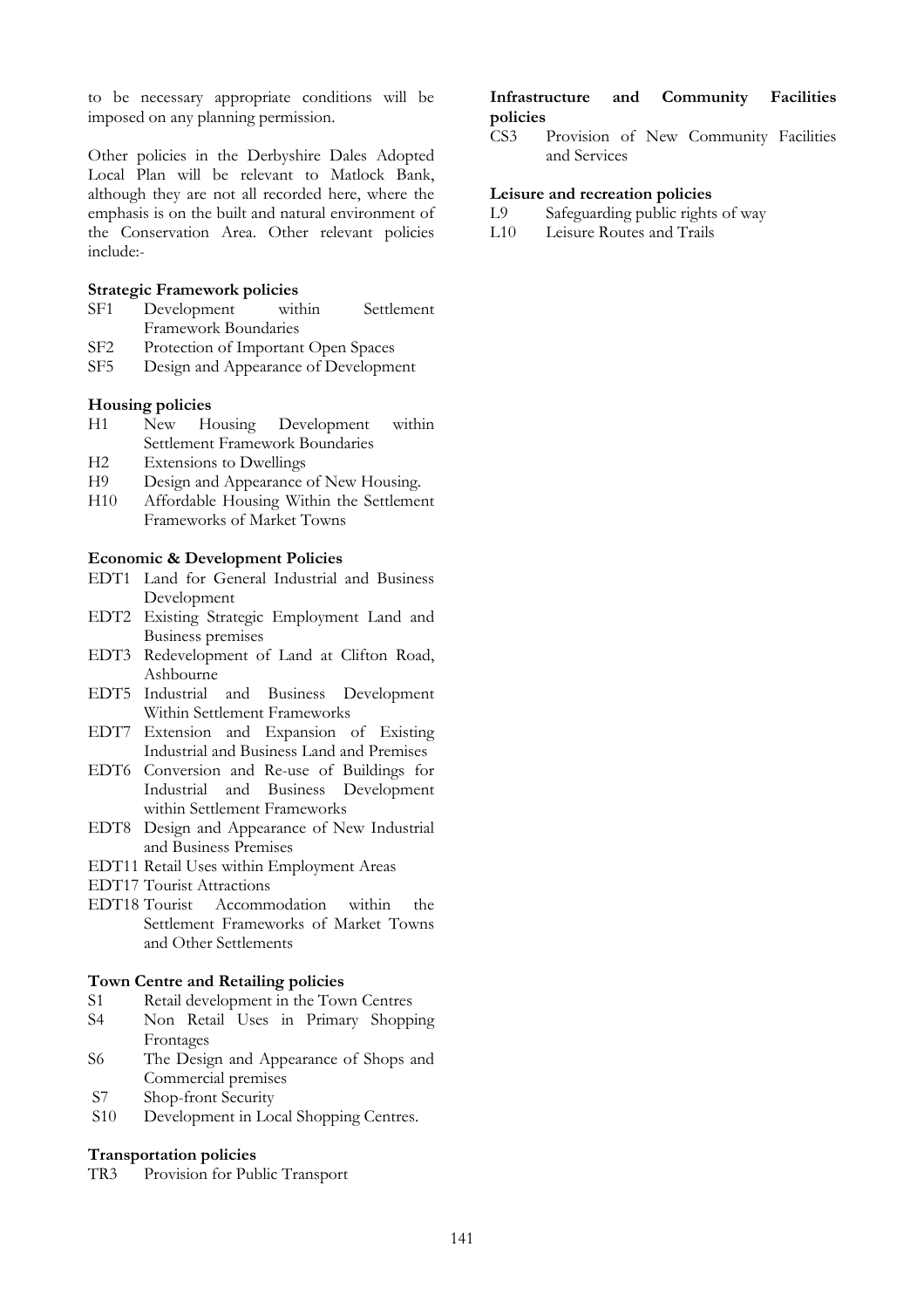# LEGISLATION

Conservation area designation has always had minimal impact on the individual and successive governments have always sought to ensure that the rights of individuals within conservation areas are not overly constrained, as compared with individuals outside of protected areas. However, erosion of historic fabric within conservation areas over the years has led to some additional controls being made available to protect the overall environment. Conservation area consent is required for the total (or substantial) demolition of a building. Following the outcome of the Shimizu case, various works that would previously have constituted partial demolition are not now subject to consent, despite their removal having a potentially detrimental effect on the character or appearance of the area e.g. removal of chimneys, architectural detail etc.

### Development

Town & Country Planning (General Permitted Development Order) 1995 indicates the rights of an individual to act without the need for a planning approval. However, some of these rights are withdrawn, or are more limited in their application in conservation areas and national parks, than elsewhere. The following indicate constraints within a conservation area that are 'additional' to normal planning requirements:-

- House extensions must not exceed 50cubic metres or 10% of the original dwelling house, -whichever is the greater, - up to a maximum of 115 cubic metres
- Cladding a house with stone, artificial stone, timber, plastic or tiles
- Roof alterations or additions
- Planning permission is required for the provision, alteration or improvement of a building within a conservation area which exceeds 10 cubic metres.
- Satellite antennae must not be placed on a chimney, on a building which exceeds 15 metres in height, or on a wall which both fronts and is visible from a highway.

### Trees

Under the Town and Country Planning Act 1990 (Section 211), subject to range of exceptions, anyone proposing to cut down, top or lop a tree in a conservation area is required to give six weeks notice to the local planning authority. This provides the local authority with the opportunity for bringing the tree under their general control by making a tree preservation order in respect of it. Penalties for contravention are similar to those relating to tree preservation orders.

### Conservation Area Consent

Conservation Area Consent is required for the substantial or total destruction of a building in a conservation area greater than 115 cubic metres. Consideration is given as to whether the building makes a positive contribution to the character and appearance of the Conservation Area. Conservation Area Consent is also required for the demolition of walls, fences and other means of enclosure where planning permission would be required for their construction.

### Article 4 Directions

It is recognized that in some conservation areas, the above criteria only provide limited measures and additional controls may be desirable. The General Planning Development Order (GPDO) therefore allows the local authority to introduce Article 4 Directions (under the provision of Paragraph 4 of the GPDO) to withdraw further rights in relation to features, which are considered to be of particular significance in the area. Items which can be brought under additional control include:-

- Alteration to a dwelling-house (this could include external windows)
- Roof slopes and materials
- External doors/porches
- Ancillary buildings
- Hard surfaces, e.g. drives and hardstandings
- Satellite antennae
- Gates, walls, fences
- Removal of chimneys
- Painting

If it is considered that there is a particular threat to the character or appearance of a conservation area from inappropriate 'permitted development', the local planning authority will give consideration to the establishment of an Article 4 Direction (under the provisions of the Town and Country Planning Act 1990) to bring specified aspects of permitted development under control. Normally it is recommended that any Article 4 Direction should be reviewed every five years.

Any potential new Directions would be the subject of a full public consultation exercise with local residents and the Town / Parish Council.

### Grants

The District Council operates a grant scheme for Historic Buildings and Conservation Area Enhancement. This scheme is available for works of appropriate external, permanent, repair, replacement or re-instatement of historic fabric to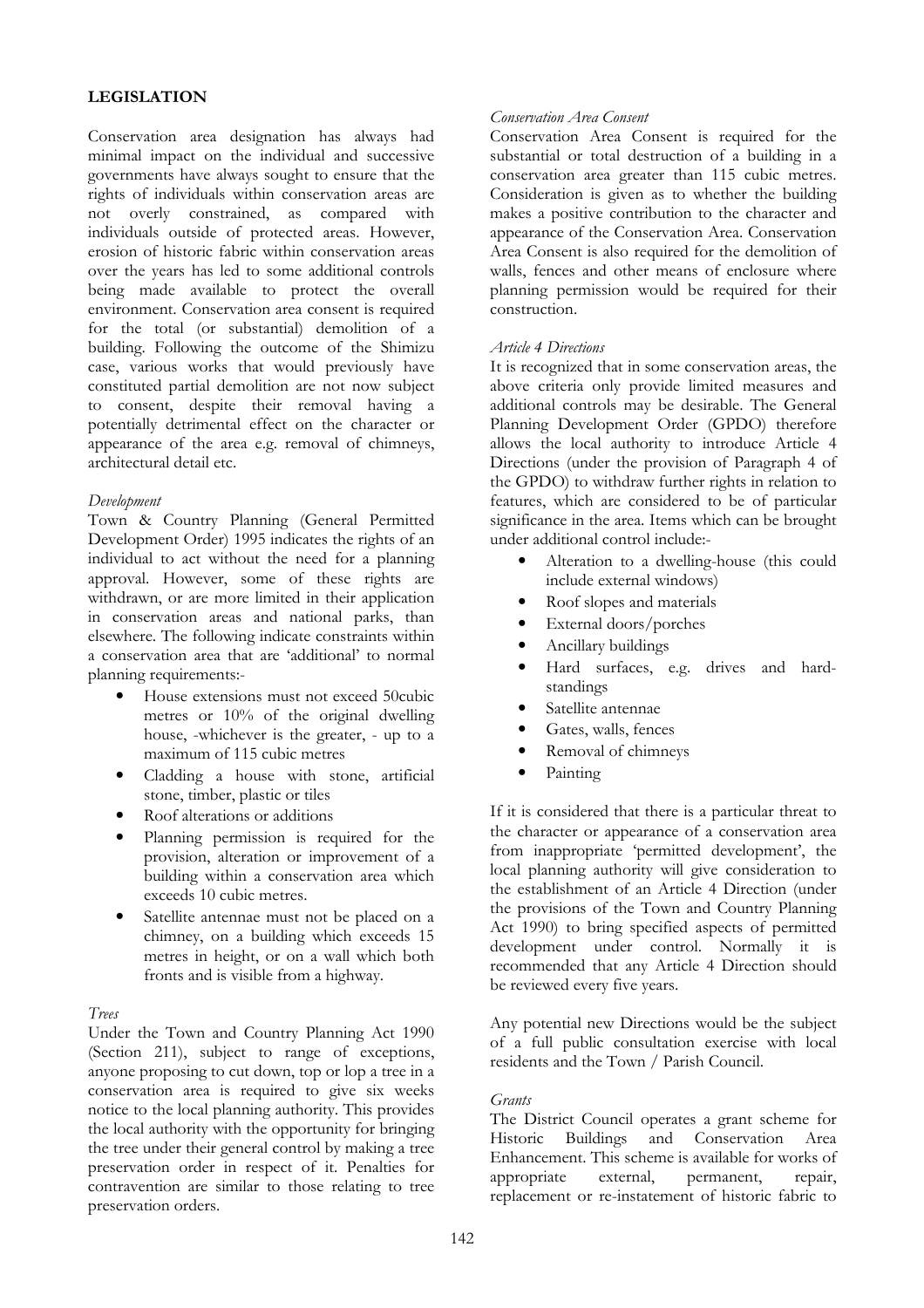both listed and unlisted buildings, or for works which are considered to enhance the historic context of the conservation area. Grants are offered on a sliding scale dependent upon eligible costs up to a maximum of  $f_1,3,000$ . Information regarding grants and application forms are available from the Conservation Section of the District Council's Planning Department.

#### Advertisement Control

It is recognized that all outdoor advertisements affect the appearance of the building or the neighbourhood where they are to be displayed and there is a duty by the Local Planning Authority to pay special regard to the desirability of preserving or enhancing the character and appearance of the conservation area. As many conservation areas include retail and commercial premises, outdoor advertising is essential to commercial activity and the success of local businesses will usually help to maintain buildings in good repair and in having an attractive appearance.

Certain categories of 'deemed consent' advertisements, which may have a significant visual impact, are not permitted for display in a conservation area without the local planning authority's specific consent. Where it is proving impossible to prevent unsuitable or harmful advertisement displays a Direction for an Area of Special Advertisement Control can be made to justify imposing additional restrictions.

### Shop Front Design Guidance

A Shop Front Design Guide has been produced by Derbyshire Dales District Council. This is a document which relates to all types of commercial premises and comments upon the design of shop frontages including materials, architectural details and colour; advertisements, illumination and security measures. A copy is available  $(15.00)$  from Derbyshire Dales District Council, Planning and Development Services.

In summary, in a conservation area, the District Council can:-

- ensure that proposed new design and materials harmonise with the buildings and the surrounding area
- prepare development or design briefs for specific sites in conservation areas
- introduce an Article 4 Direction if it is considered appropriate
- control advertisements and shop signage
- endeavour that traffic control measures are not at odds with the character of the area
- consider enhancement schemes and look to environmental improvements
- make grants available for the repair of buildings and for enhancement schemes within the area
- control works to trees